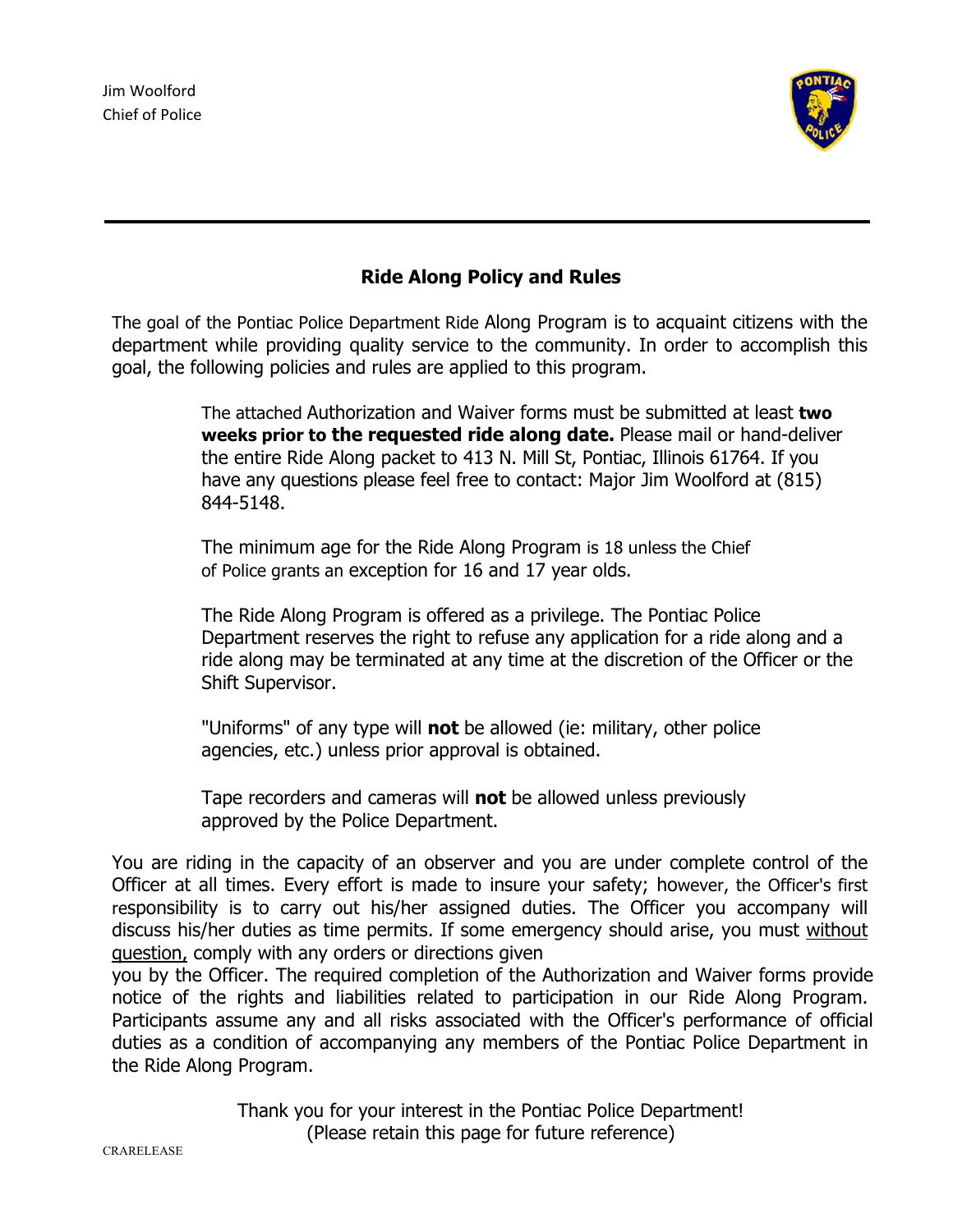

| Complete this application in its entirety.<br>If approved you will be contacted with your scheduled date and time. |                                                                       |                                                              |        |                                |             |                        |                |                         |                              |                                                                                                             |
|--------------------------------------------------------------------------------------------------------------------|-----------------------------------------------------------------------|--------------------------------------------------------------|--------|--------------------------------|-------------|------------------------|----------------|-------------------------|------------------------------|-------------------------------------------------------------------------------------------------------------|
|                                                                                                                    | Name (Last, First, Middle):                                           |                                                              |        |                                |             |                        |                |                         |                              |                                                                                                             |
|                                                                                                                    |                                                                       |                                                              |        |                                |             |                        |                |                         |                              |                                                                                                             |
| Address:                                                                                                           |                                                                       |                                                              |        |                                |             |                        |                |                         |                              |                                                                                                             |
|                                                                                                                    |                                                                       |                                                              |        |                                |             |                        |                |                         |                              |                                                                                                             |
|                                                                                                                    |                                                                       | City                                                         |        |                                |             |                        |                |                         |                              | State                                                                                                       |
| Home/Cell Phone:                                                                                                   |                                                                       |                                                              |        |                                | Work Phone: |                        |                |                         |                              |                                                                                                             |
| Date of Birth:                                                                                                     |                                                                       |                                                              |        | Race:                          |             |                        |                | Se<br>x:                |                              |                                                                                                             |
|                                                                                                                    |                                                                       |                                                              |        |                                |             |                        |                |                         |                              |                                                                                                             |
|                                                                                                                    | Driver's License/ID Number:                                           |                                                              |        |                                |             |                        |                | Driver's License State: |                              |                                                                                                             |
| Occupation/School:                                                                                                 |                                                                       |                                                              |        |                                |             | Emplo<br>yer:          |                |                         |                              |                                                                                                             |
|                                                                                                                    | Have you ever been arrested for a felony or misdemeanor?<br>Yes<br>No |                                                              |        |                                |             |                        |                |                         |                              |                                                                                                             |
|                                                                                                                    | If yes, please explain:                                               |                                                              |        |                                |             |                        |                |                         |                              |                                                                                                             |
|                                                                                                                    |                                                                       | Have you ever participated in the Ride Along Program before? |        |                                |             |                        | <b>Yes</b>     |                         | If yes, when?                |                                                                                                             |
|                                                                                                                    |                                                                       | Why do you want to participate in the Ride Along Program?    |        |                                |             |                        | N <sub>0</sub> |                         |                              |                                                                                                             |
|                                                                                                                    |                                                                       |                                                              |        |                                |             |                        |                |                         |                              |                                                                                                             |
|                                                                                                                    |                                                                       |                                                              |        |                                |             |                        |                |                         |                              |                                                                                                             |
|                                                                                                                    |                                                                       | discretion of the Patrol Commander.                          |        |                                |             |                        |                |                         |                              | Please check the shift and list possible dates that you want to ride. The date you are given will be at the |
| <b>First Shift</b>                                                                                                 |                                                                       |                                                              |        | 1.                             |             |                        |                |                         |                              |                                                                                                             |
| Second Shift                                                                                                       |                                                                       |                                                              |        | 2.                             |             |                        |                |                         |                              |                                                                                                             |
| Third Shift                                                                                                        |                                                                       |                                                              |        | 3.                             |             |                        |                |                         |                              |                                                                                                             |
|                                                                                                                    |                                                                       |                                                              |        |                                |             |                        |                |                         |                              |                                                                                                             |
|                                                                                                                    |                                                                       | Person to Notify in Case of Emergency:                       |        |                                |             |                        |                |                         | <b>Contact Phone Number:</b> |                                                                                                             |
|                                                                                                                    |                                                                       |                                                              |        |                                |             |                        |                |                         |                              |                                                                                                             |
|                                                                                                                    |                                                                       |                                                              |        | <b>For Department Use Only</b> |             |                        |                | Check Performed         |                              |                                                                                                             |
| Records Check Status:                                                                                              |                                                                       | Yes                                                          | No     | If yes, attach hard copy       |             |                        |                | hv:<br>Check Performed  |                              | Date:                                                                                                       |
| NCIC Status:                                                                                                       |                                                                       | Yes                                                          | No     |                                |             |                        |                | hv:<br>Check Performed  |                              | Date:                                                                                                       |
| Criminal History:                                                                                                  |                                                                       | Yes                                                          | No     |                                |             |                        |                | hv·                     |                              | Date:                                                                                                       |
| Application:<br>Comments:                                                                                          |                                                                       | Approved                                                     | Denied |                                |             | Patrol Cmdr. Initials: |                |                         | Date:                        |                                                                                                             |
|                                                                                                                    |                                                                       |                                                              |        |                                |             |                        |                |                         |                              |                                                                                                             |
|                                                                                                                    |                                                                       |                                                              |        |                                |             |                        |                |                         |                              |                                                                                                             |
| Shift:<br>Date Scheduled:<br>To be Filled Out by the On-duty Supervisor at the Time of Ride Along                  |                                                                       |                                                              |        |                                |             |                        |                |                         |                              |                                                                                                             |
|                                                                                                                    |                                                                       | Hours:                                                       |        |                                |             |                        |                |                         | Supervisor's Initials:       |                                                                                                             |
| Requestor Notified:<br>Date:<br>Citizen was assigned to ride with Officer:                                         |                                                                       |                                                              |        |                                |             |                        |                |                         |                              |                                                                                                             |
| Date of Ride Along:<br>Time In:                                                                                    |                                                                       |                                                              |        |                                |             |                        |                | Time Out:               |                              |                                                                                                             |
| On-Duty Supervisor's Signature:                                                                                    |                                                                       |                                                              |        |                                |             |                        |                |                         |                              |                                                                                                             |
| Comments:                                                                                                          |                                                                       |                                                              |        |                                |             |                        |                |                         |                              |                                                                                                             |

**Please Print Legibly**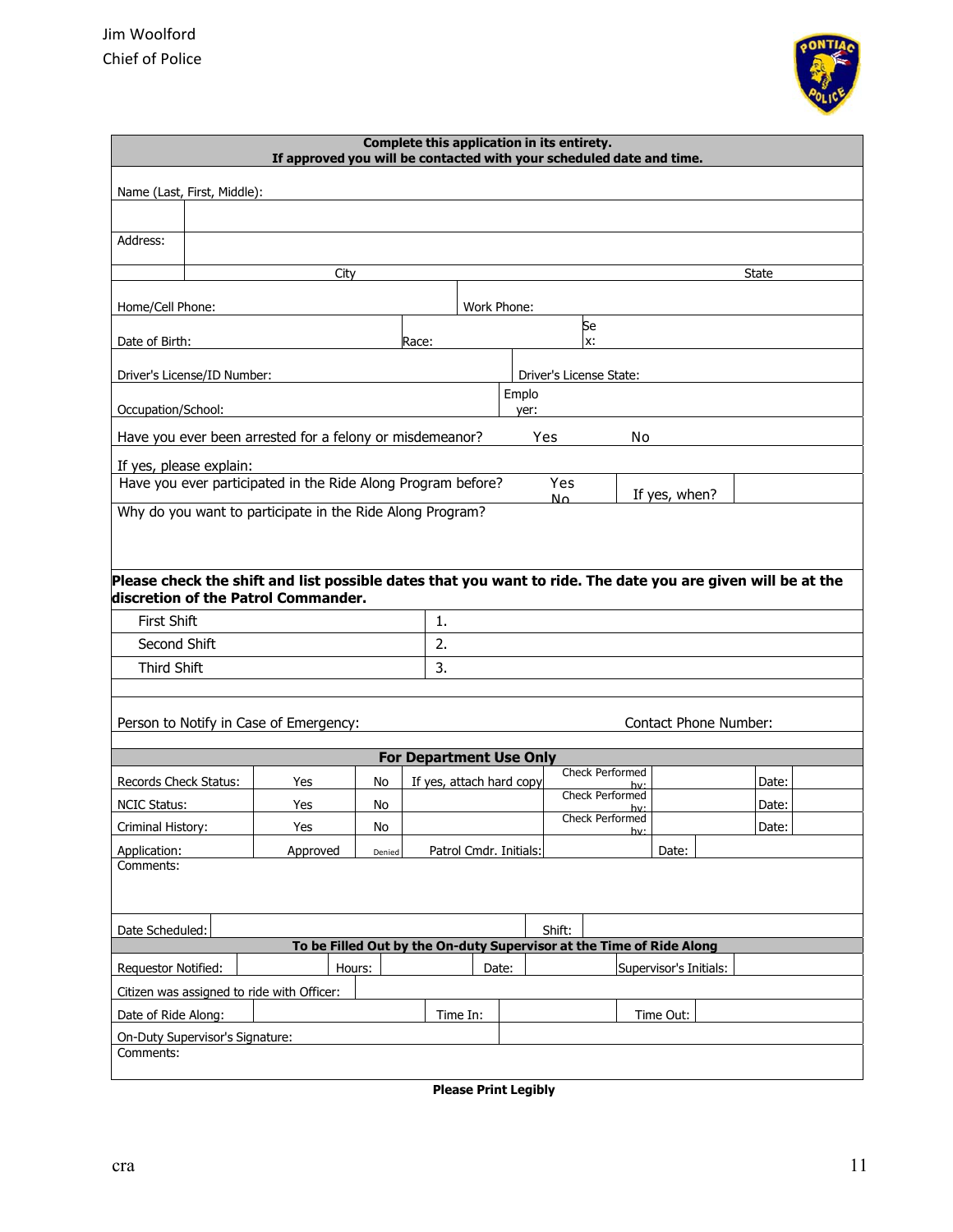

# **RELEASE OF CLAIMS, INDEMNITY AGREEMENT, CONFIDENTIALITY AGREEMENT AND COVENANT NOT TO SUE**

Whereas I, **whereas I, and it consideration** of the undersigned, not being a member of the Pontiac Police Department (hereafter referred to as "Department," having requested to serve in the Ride Along program (hereafter referred to as "Program" with the Department, and being given the opportunity of observing department operations by being permitted to partake in the Program and other good and valuable consideration, the receipt and sufficiency of which are hereby acknowledged, the undersigned (hereafter referred to as "Citizen Ride Along") agrees to the following:

- 1. Citizen Ride Along agrees that all information overheard, observed or gained about any client, case or subject of investigation of this Department is confidential and shall not be repeated to or shared with anyone outside the Department;
- 2. Citizen Ride Along recognizes and understands that work of the Department is an inherently dangerous activity and may subject the Citizen Ride Along to great bodily harm, including, but not limited to severe bodily injury and death;
- 3. Citizen Ride Along recognizes and understands that work of the Department is an inherently hazardous activity and that damage to Citizen Ride Along property may arise from the Program;
- 4. Citizen Ride Along freely, voluntarily and with such knowledge, assumes the risk or risks associated with such activities, including but not limited to: Death, personal injury or property damage arising from or in any way connected to accompanying members of the Department during the performance of their official duties, whether due to negligence or otherwise, and neither he/she nor any of his/her representatives shall have the right or claim against the Department, its officers, employees, agents or volunteers in respect or arising out of any such death, injury, loss or damage;
- 5. Citizen Ride Along hereby releases, waives, holds harmless and indemnifies the officials, officers, employees, agents and volunteers of the Department from any and all liability, claims, demands or actions or causes of action whatsoever arising out of any damage, loss or injury to the Citizen Ride Along or his/her property incurred while riding in any vehicle assigned to the Department, or while accompanying members of the Department during the performance of their official duties or while on the premises of the Department, whether such loss, damage or injury results from the negligence of the Department, any members of the Department and their sureties or from some other cause;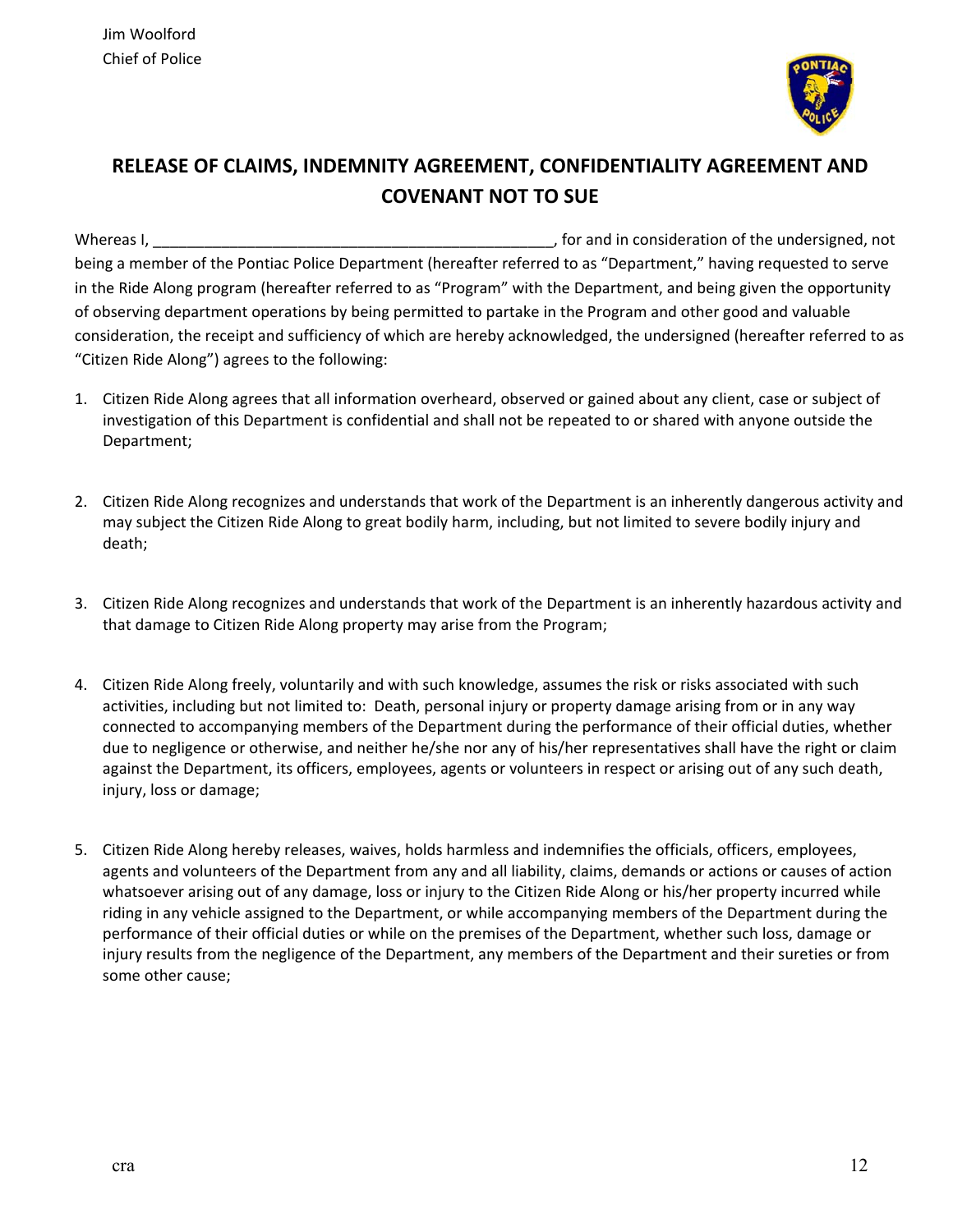Jim Woolford Chief of Police

Citizen Ride Along hereby warrants and represents that he/she is fluent in the English language and is not currently under the influence of any drug or substance, medication, alcohol or other intoxicant or otherwise subject to any mental condition which may impair his/her ability to understand the nature and meaning of this waiver;

- 6. Citizen Ride Along agrees that the provisions of this waiver shall be severable. In the event any of the terms or provisions of this waiver are deemed to be void or otherwise unenforceable for any reason, the remainder of this waiver shall remain in full force and effect;
- 7. Citizen Ride Along further understands that no hospitalization, health or accident insurance is provided with this waiver;
- 8. Citizen Ride Along agrees that the Department has not induced the Citizen Ride Along to participate in the Program as a participant and the Citizen Ride Along is not relying on any representations of the Department as to the safety, supervision or support during participation;
- 9. Citizen Ride Along freely, voluntarily and with the knowledge of the content of this document assumes the risk or risks associated with participation in the Program, including but not limited to death, personal injury or property damage arising from or connected with participation in the program, either with or without the supervision of a member or members of the Department.

## **I HEREBY REPRESENT THAT I HAVE CAREFULLY READ AND UNDERSTAND THE CONTENT OF THIS DOCUMENT AND SIGN THE SAME OF MY OWN FREE WILL.**

Date:  $\Box$ 

Signature of Program Participant

 $\overline{\phantom{a}}$  , and the contract of the contract of the contract of the contract of the contract of the contract of the contract of the contract of the contract of the contract of the contract of the contract of the contrac

Signature of Parent (if Citizen Ride Along is under age 18)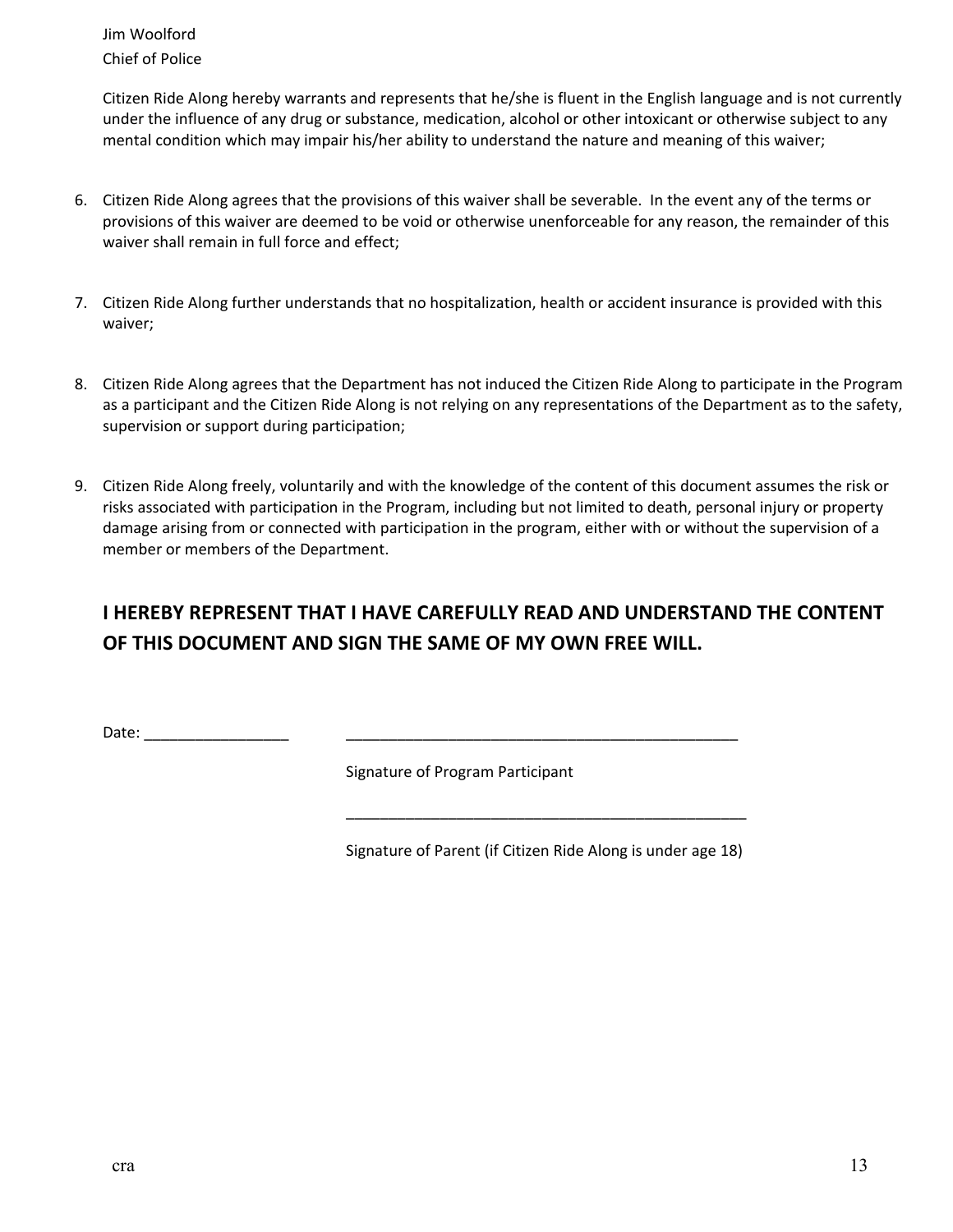

### **PONTIAC POLICE DEPARTMENT Ride Along Program Parental Release Form (for participants either 16 and 17 years of age)**

- 1. We are the contract of the contract of the contract of the contract of the contract of the contract of the contract of the contract of the contract of the contract of the contract of the contract of the contract of the legal guardians of, **Sancture Community** and the minor control of the minor control of the minor child who has applied to the City of Pontiac to participate in the following activity at the Police Department.
- 2. We have carefully read the preceding Release of Claims, Indemnity, and Covenant Not to Sue ("The Release") executed by him/her.
- 3. We believe that our child is sufficiently mature to understand the terms of Release, to consent knowingly to the terms of the Release, and to assume knowingly the risks accompanying his/her participation in the above mentioned activity.
- 4. On our behalf, and as legal guardian of said minor child, we hereby agree as follows:
	- a. We consent to our child's execution of the Release and participation in the above described activity.
	- b. We hereby waive and release any claim against the City of Pontiac, the Pontiac Police Department, its Chief, employees, agents, and sureties that may arise out of any injury, damage, loss, or expense, either to our minor child, to us, or to our property, incurred while our child is participating in the above-described activity.
	- c. We agree on behalf of ourselves, our heirs, executors, administrators, and assigns, to defend and indemnify the City of Pontiac, the Pontiac Police Department, its Chief, employees, and sureties, from any and all manner of actions, causes of actions, suits, debts, claims, demands, damages, liability, or expenses of every kind and nature incurred or arising by reason of any actual or claimed negligent or wrongful act or omission by the City of Pontiac, its public officials and employees and their sureties, any members of the Pontiac Police Department and their sureties, my child, or from some other cause while he/she is riding in any vehicle assigned to the Pontiac Police Department or accompanying any member or members of said Police Department during the performance of their official duties.

WE HEREBY REPRESENT THAT WE HAVE CAREFULLY READ AND UNDERSTAND THE CONTENTS OF THIS DOCUMENT AND SIGN THE SAME OF OUR FREE WILL.

#### **CAUTION**

#### **READ THE PARENTAL RELEASE AND THE RELEASE OF CLAIMS, INDEMNITY AGREEMENT, AND COVENENT NOT TO SUE IN FULL BEFORE SIGNING.**

| Date:           | Signature: |          |
|-----------------|------------|----------|
| <b>Address:</b> |            | Phone #: |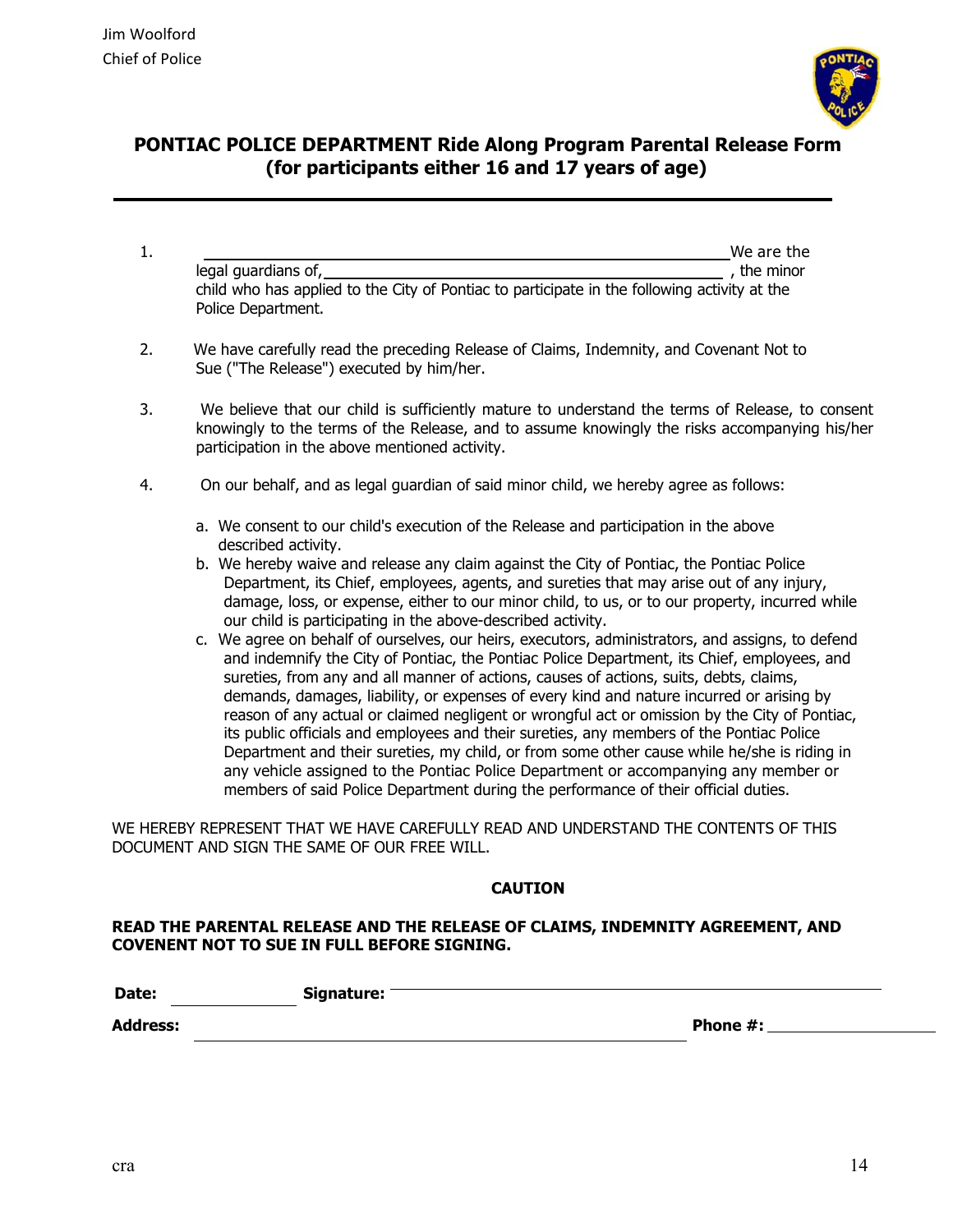Jim Woolford Chief of Police



Dear Observer;

The police department hopes that your Ride Along experience has been informative, enlightening, and has given you an insight into the conditions facing law enforcement, your police officer, and your community.

Any comments you may have, positive or negative will be most welcomed. We thank you for participating in our department's Ride Along Program.

### **OBSERVER'S RIDE ALONG COMMENTS**

| NAME OF RIDER:                                                                  | AGE: |
|---------------------------------------------------------------------------------|------|
| 1. What impressed you the most?                                                 |      |
|                                                                                 |      |
|                                                                                 |      |
|                                                                                 |      |
| 2. In what way did this experience affect your attitude toward law enforcement? |      |
|                                                                                 |      |

3. Please relay any suggestions for, or criticisms of the program.

Signature of Observer